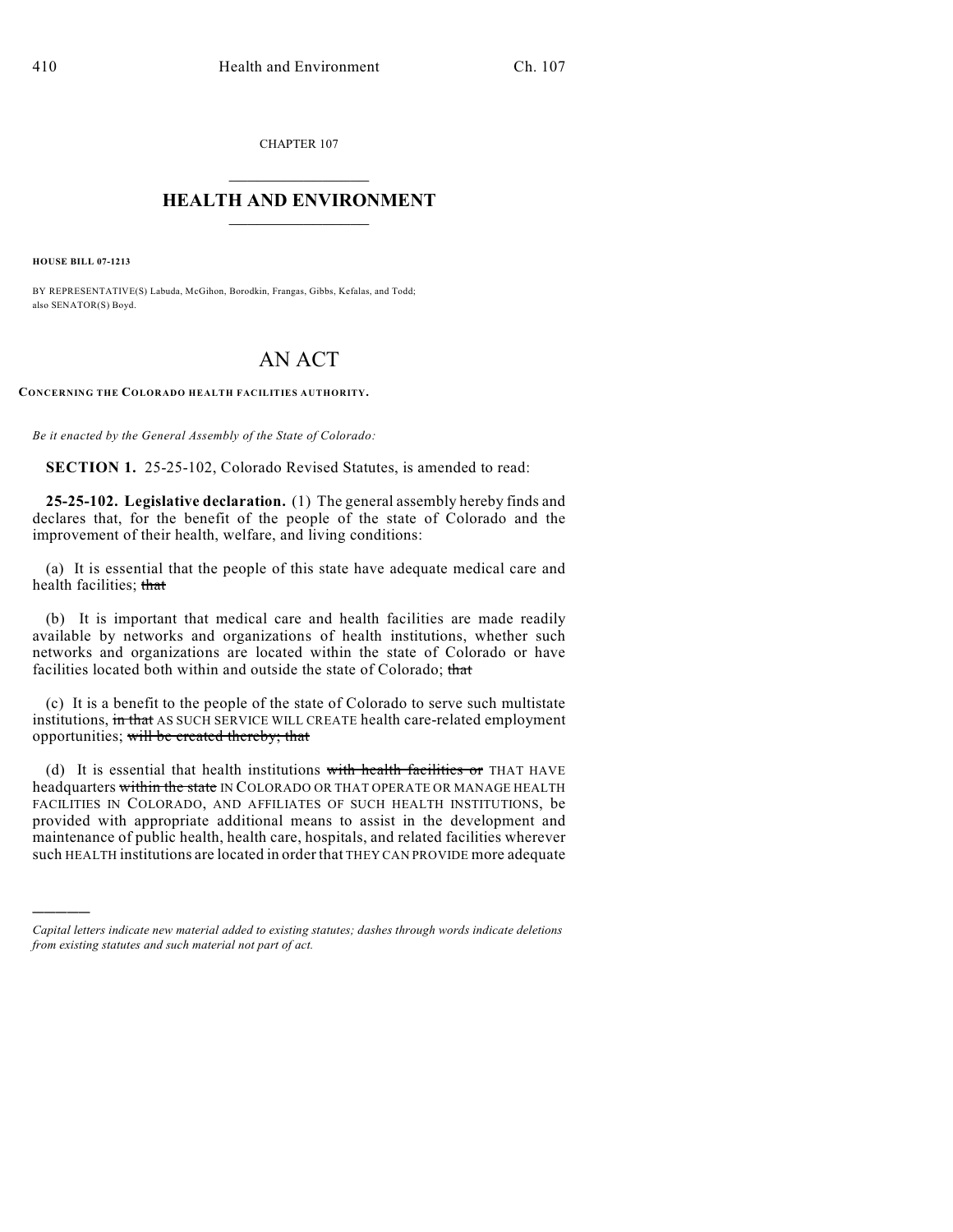medical care and health facilities can be provided by such health institutions to the people of the state of Colorado; that

(e) It is the purpose of this article to provide a measure of assistance to enable health institutions in the state to refund or refinance outstanding indebtedness incurred for health facilities and to provide additional facilities and structures which THAT are greatly needed to accomplish the purposes of this article; that AND

(f) The exemption OFBONDS AND NOTES ISSUED PURSUANT TO THIS ARTICLE from all taxation and assessments in the state of Colorado of bonds and notes issued pursuant to the provisions of this article benefit only the residents of the state of Colorado. all to the public benefit and good as provided in this article.

(2) It is the intent of the general assembly to create the Colorado health facilities authority to lend money to health institutions and to authorize the authority to acquire, construct, reconstruct, repair, alter, improve, extend, own, lease, and dispose of properties to the end SO that the authority may be able to promote the health and welfare of the people of this state to AND develop health care-related employment opportunities for the people of this state. and IN ENACTING THIS ARTICLE, IT IS THE INTENT OF THE GENERAL ASSEMBLY to vest such THE authority with THE powers to enable such authority NECESSARY to accomplish such purpose THESE PURPOSES. However, it is not the intent of the general assembly to authorize the authority to operate any such A health facility.

(3) This article shall be liberally construed to accomplish the intentions expressed in this section.

**SECTION 2.** 25-25-103 (5), (6), and (7), Colorado Revised Statutes, are amended, and the said 25-25-103 is further amended BY THE ADDITION OF A NEW SUBSECTION, to read:

**25-25-103. Definitions.** As used in this article, unless the context otherwise requires:

(5) "Costs", as applied to facilities financed in whole or in part under the provisions of this article, means and includes the sum total of all reasonable or necessary costs incidental to:

(a) The acquisition, construction, reconstruction, repair, alteration, equipment, enlargement, improvement, and extension of such facilities; and

(b) The acquisition of all lands, structures, real or personal property, rights, rights-of-way, franchises, easements, and interest acquired, necessary, or used for, or useful for or in connection with, a facility; and

(c) All other undertakings which THAT the authority deems reasonable or necessary for the development of a facility, including, without limitation, the cost of OR FOR:

(I) Studies and surveys; the costs for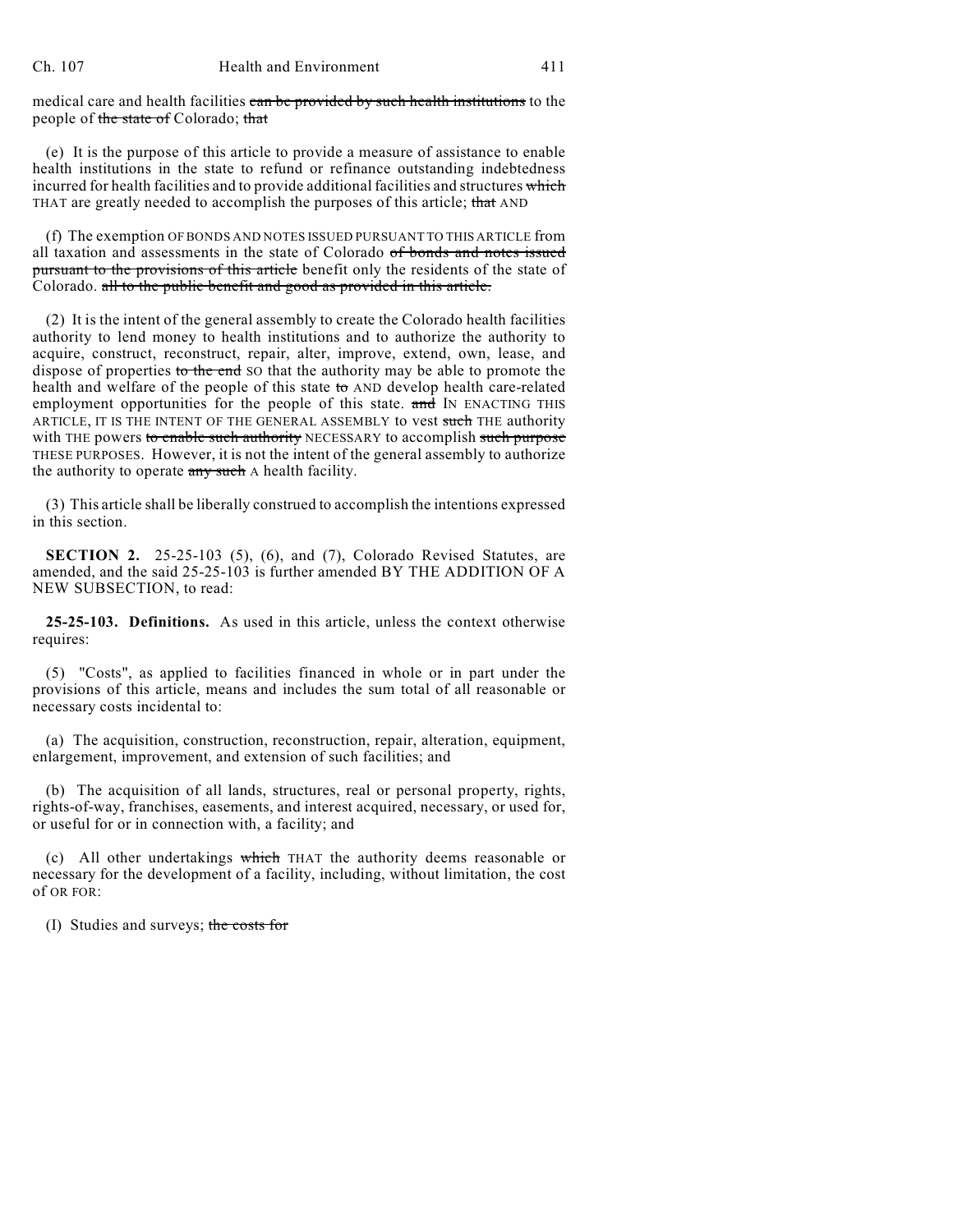(II) Land title and mortgage guaranty policies;

(III) Plans, specifications, and architectural and engineering services;

(IV) Legal, accounting, organization, marketing, or other special services;

(V) Financing, acquisition, demolition, construction, equipment, and site development of new and rehabilitated buildings;

(VI) Rehabilitation, reconstruction, repair, or remodeling of existing buildings; and

(VII) All other necessary and incidental expenses, including working capital and an initial bond and interest reserve funds, together with interest on bonds issued to finance such facilities to a date not more than six months subsequent to the estimated date of completion THE EXTENT PERMITTED UNDER APPLICABLE FEDERAL TAX LAW.

(6) (a) "Health facility" or "facility", in the case of a participating health institution, means any structure or building, whether such structure or building is located within the state or whether such structure or building is located outside the state if an out-of-state health institution that operates OR MANAGES such structure or building, or an affiliate of such institution, also operates OR MANAGES a health facility within this state, suitable for use as a hospital, clinic, nursing home, home for the aged or infirm, or other health care facility; laboratory; pharmacy; laundry; nurses', doctors', or interns' residences; administration building; research facility; maintenance, storage, or utility facility; auditorium; dining hall; food service and preparation facility; mental or physical health care facility; dental care facility; nursing school; medical or dental teaching facility; mental or physical health facilities related to any such structure or facility; or any other structure or facility required or useful for the operation of a health institution, including but not limited to offices, parking lots and garages, and other supporting service structures; and any equipment, furnishings, appurtenances, or other assets, tangible or intangible, including but not limited to assets related to the medical practice of a health care professional, that are necessary or useful in the development, establishment, or operation of a participating health institution; and the acquisition, preparation, and development of all real and personal property necessary or convenient as a site or sites for any such structure or facility.

(b) "Health facility" or "facility" does not include such items as THE FOLLOWING:

(I) Food, fuel, supplies, or other items which THAT are customarily considered as a current operating expense or charges; and "health facility" or "facility" does not include any

(II) Property used or to be used primarily for sectarian instruction or study or as a place for devotional activities or religious worship; or  $\frac{1}{2}$ 

(III) Property used or to be used primarily in connection with any part of a program of a school or department of divinity of any religious denomination.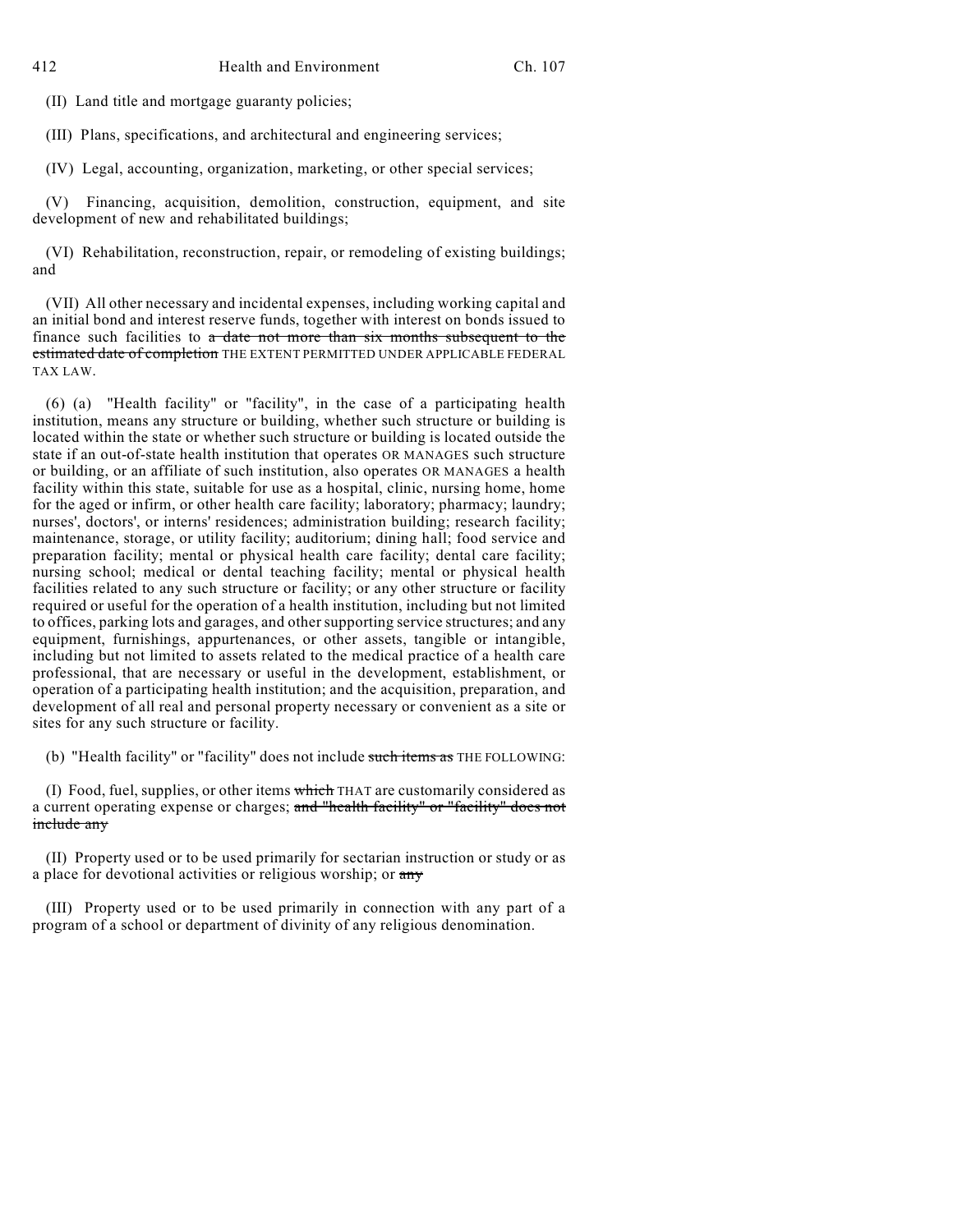(7) (a) "Health institution" means any A limited liability company controlled directly or indirectly by one or more nonprofit entities, any A private nonprofit hospital, corporation, association, or institution, or  $\frac{a}{a}$  A public hospital or institution authorized or permitted by law, whether directly or indirectly through one or more affiliates, to provide, or operate, OR MANAGE ONE OR MORE health facilities in this state or outside this state if such entity, or an affiliate of such entity, also operates and is engaged in a financing or refinancing on behalf of OR MANAGES a health facility within this state. and also means any

(b) "HEALTH INSTITUTION" ALSO INCLUDES A cooperative hospital service organization, which is AS described in section 501 (e) of the "Internal Revenue Code of 1986", as amended, or  $\frac{a}{x}$  A similar corporation, whether or not such corporation is exempt from federal income taxation pursuant to said section 501 (e).

(c) (I) "Health institution" also includes  $\frac{d}{dx}$  a network of health care providers, however organized; any AN integrated health care delivery system;  $\frac{1}{2}$  any A joint venture or partnership between or among health care providers; any A health care purchasing alliance; any health insurers and third-party administrators that are participants in a system, network, joint venture, or partnership that provides health services; any AN organization that, as its WHOSE primary purpose provides IS TO PROVIDE supporting services to one or more health institutions; any OR A health care provider or such other health care-related organization, or an affiliate of such organization, whose regional or national headquarters are located in this state. provided that such

(II) IN ORDER TO BE A HEALTH INSTITUTION, A network, system, joint venture, partnership, alliance, provider, or organization is DESCRIBED IN SUBPARAGRAPH (I) OF THIS PARAGRAPH (c) SHALL BE a nonprofit entity or is controlled by one or more nonprofit entities.

(b) "Participating health institution" means a health institution which, pursuant to the provisions of this article, undertakes the financing and construction or acquisition of health facilities or undertakes the refunding or refinancing of outstanding obligations as provided in and permitted by this article.

(7.5) "PARTICIPATING HEALTH INSTITUTION" MEANS A HEALTH INSTITUTION THAT UNDERTAKES THE FINANCING AND CONSTRUCTION OR ACQUISITION OF HEALTH FACILITIES OR UNDERTAKES THE REFUNDING OR REFINANCING OF OUTSTANDING OBLIGATIONS IN ACCORDANCE WITH THIS ARTICLE.

**SECTION 3.** 25-25-105 (1), (2), (3), and (4), Colorado Revised Statutes, are amended to read:

**25-25-105. Organization meeting - chair - executive director - surety bond - conflict of interest.** (1) A member of the board, designated by the governor, shall call and convene the initial organizational meeting of the board and shall serve as its chairman CHAIR pro tempore. At such meeting, appropriate bylaws shall be presented for adoption. The BOARD'S bylaws may provide for the election or appointment of officers, the delegation of certain powers and duties, and such other matters as the authority deems proper. At such meeting and annually thereafter, the board shall elect one of its members as chairman CHAIR and one as vice-chairman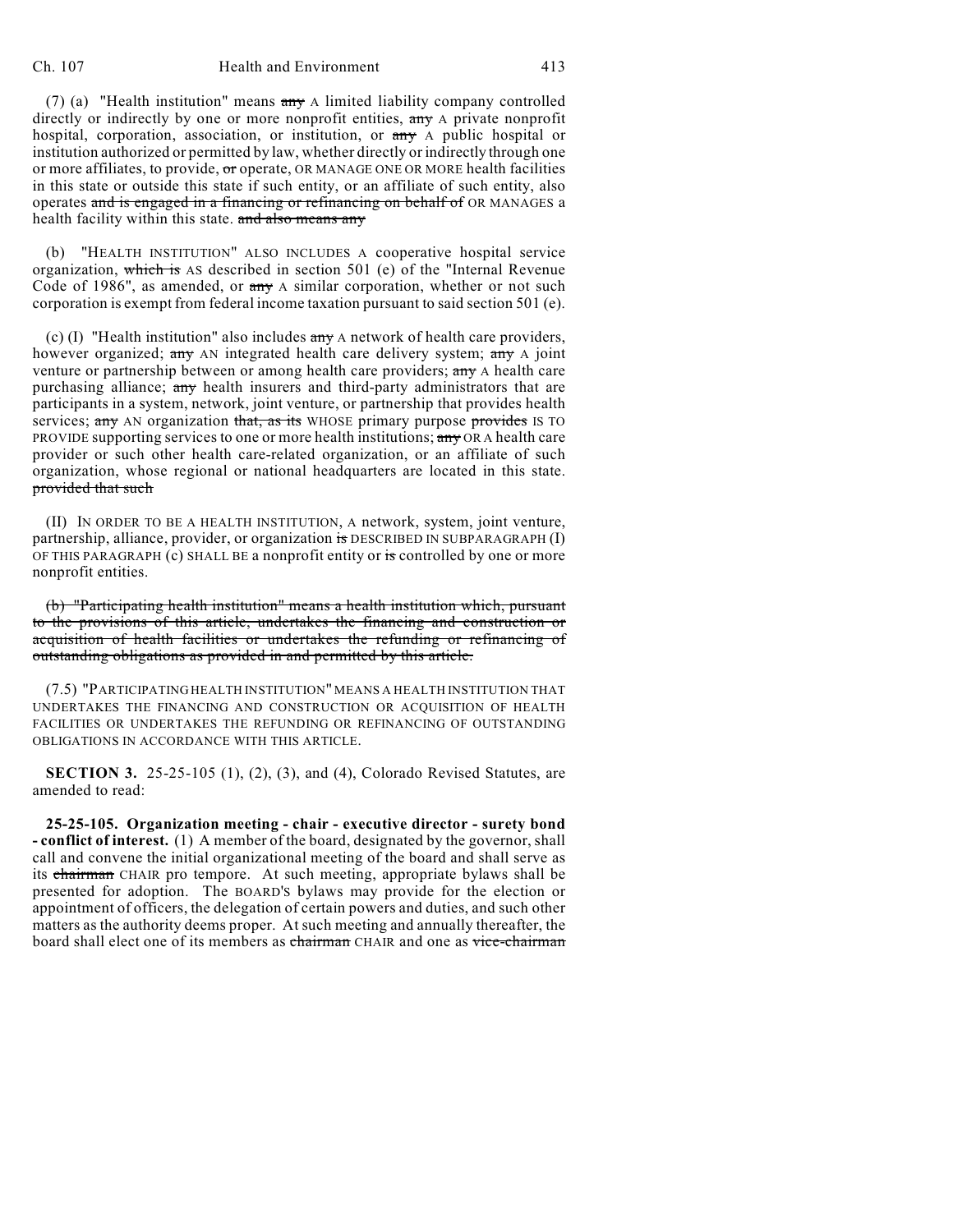VICE-CHAIR. It shall appoint an executive director and, if desired, an associate executive director AND ANY OTHER OFFICER DESIGNATED BY THE BOARD, who shall not be members of the board and who shall serve at its pleasure. They shall receive such compensation for their services as shall be fixed by the board.

(2) The executive director, the associate executive director, or any other person designated by the board shall keep a record of the BOARD's proceedings thereof and shall be custodian of all books, documents, and papers filed with the board, the minute books or journal, thereof, and its THE official seal OF THE AUTHORITY. Said executive director, associate executive director, or other THIS person may cause copies to be made of all MAKE COPIES OF THE minutes and other records and documents of the board and may give certificates CERTIFY under the official seal of the authority to the effect that such copies are true copies. and All persons dealing with the authority may rely on such certificates CERTIFICATIONS.

(3) The board may delegate, by resolution, to one or more of its members or to its executive director, or associate executive director, OR ANY OTHER OFFICER DESIGNATED BY THE BOARD, such powers and duties as it may deem proper.

(4) (a) Before the issuance of any bonds under this article, the executive director, and associate executive director, AND ANY OTHER OFFICER DESIGNATED BY THE BOARD shall each execute a surety bond in the penal sum of one hundred thousand dollars, and each member of the board shall execute a surety bond in the penal sum of fifty thousand dollars. or,

(b) In lieu thereof OF THE SURETY BONDS REQUIRED BY PARAGRAPH (a) OF THIS SUBSECTION (4), the chairman CHAIR of the board shall MAY execute a blanket bond covering each member, the executive director, the associate executive director, and the employees or other officers of the authority.

(c) Each surety bond to SHALL be conditioned upon the faithful performance of the duties of the office or offices covered to AND SHALL be executed by a surety authorized to transact business in this state as surety. The cost of each such bond shall be paid by the authority.

**SECTION 4.** 25-25-106, Colorado Revised Statutes, is amended to read:

**25-25-106. Meetings of board - quorum - expenses.** (1) Four members of the board shall constitute a quorum for the purpose of conducting business and exercising its powers. Action may be taken by the board upon the affirmative vote of at least four of its members. No A vacancy in the membership of the board shall NOT impair the right of a quorum OF THE BOARD to exercise all the rights and perform all the duties of the board.

(2) Each meeting of the board for any purpose whatsoever shall be open to the public. Notice of meetings shall be as provided in the bylaws of the authority. If a meeting of the board is called for the sole purpose of adopting resolutions authorizing the issuance of bonds, notes, bond anticipation notes, or other obligations by the authority, One or more members of the board may participate in such A meeting OF THE BOARD OR A COMMITTEE OF THE BOARD and may vote on such resolutions PRESENTED AT THE MEETING through the usage USE of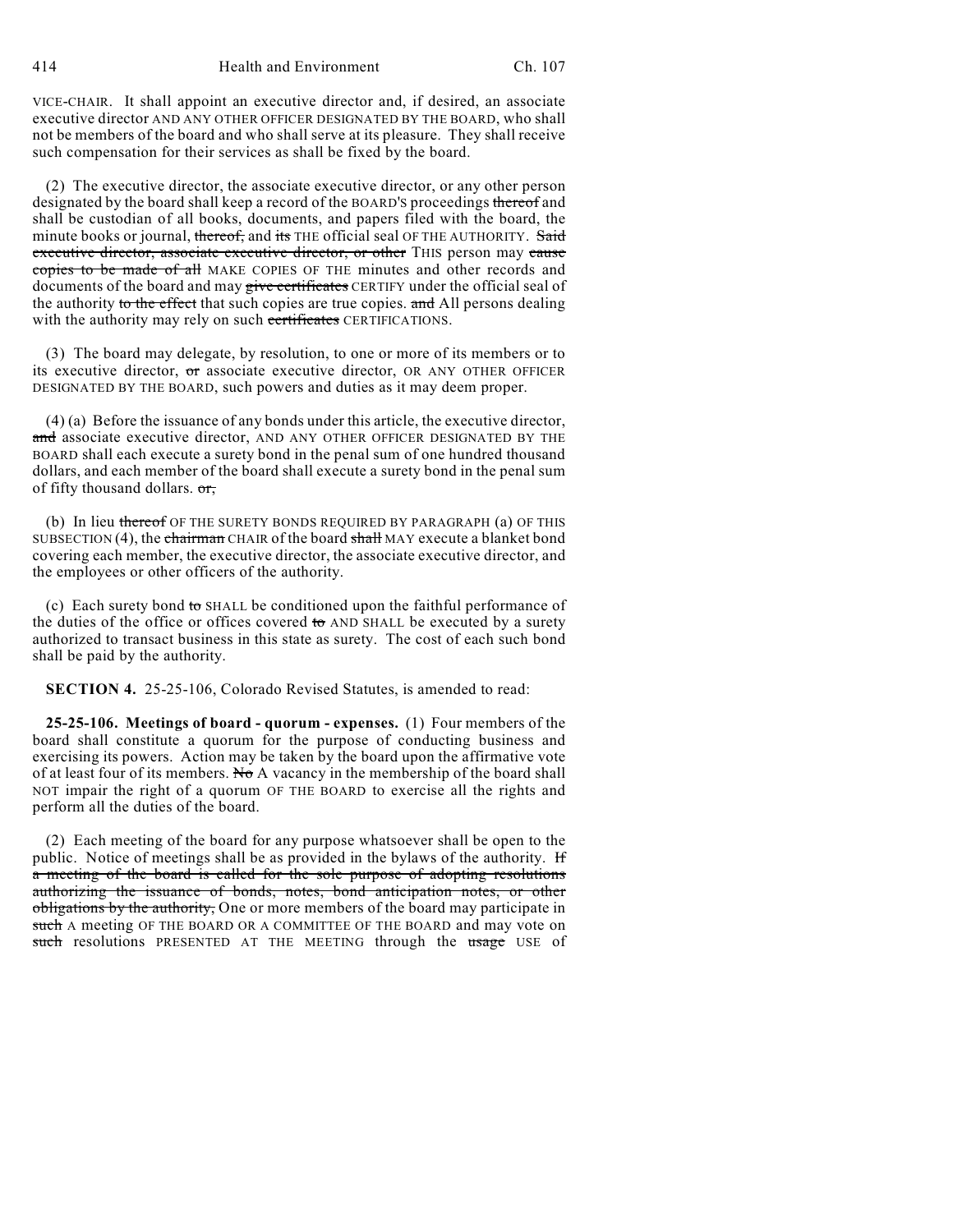#### Ch. 107 Health and Environment 415

telecommunications devices, including, but not limited to, the usage of a conference telephone or similar communications equipment. Such Participation through telecommunications devices shall constitute presence in person at such THE meeting. Such THE use of telecommunications DEVICES shall not supersede any requirements for public hearing otherwise provided by law. Resolutions need not be published or posted, but resolutions and all proceedings and other acts of the board shall be a public record.

(3) Members of the board shall receive no compensation for services but shall be entitled to the necessary expenses, including traveling and lodging expenses, incurred in the discharge of their official duties. Any payments for compensation and expenses shall be paid from funds of the authority.

**SECTION 5.** 25-25-107 (1) (m), Colorado Revised Statutes, is amended to read:

**25-25-107. General powers of the authority.** (1) In addition to any other powers granted to the authority by this article, the authority shall have the following powers:

(m) To make mortgage loans or other secured or unsecured loans to a participating health institution; to refund outstanding obligations, mortgages, or advances issued, made, or given by such institution for the cost of its facilities, including the issuance of bonds and the making of loans to a participating health institution; AND to refinance outstanding obligations and indebtedness incurred for facilities undertaken and completed prior to, on, or after July 1, 1977, when the authority finds that such financing is in the public interest and alleviates the financial hardship upon the participating health institution, is in connection with other financing by the authority for such participating health institution, or may be expected to result in a lesser cost of patient care and a saving to third parties, including the state or the federal government, and to others who must pay for such health care, or any combination thereof MAKES A FINDING CONSISTENT WITH SECTION  $25-25-115$  (1);

**SECTION 6.** 25-25-110 (2) and (4), Colorado Revised Statutes, are amended to read:

**25-25-110. Bonds.** (2) The bonds may be issued as serial bonds, as term bonds, or as a combination of both types. All bonds issued by the authority shall be payable solely out of the revenues and receipts derived from the leasing, mortgaging, or sale by the authority of the facilities concerned or of any part thereof as designated in the resolutions of the authority under which the bonds are authorized to be issued or as designated in a trust indenture authorized by the authority, which trust indenture shall name a bank or trust company in Colorado, or outside of Colorado if it is determined by the authority to be in the best interests of the financing, such determination to be conclusive, as trustee, or out of other moneys available therefor and not otherwise pledged. Such bonds may be executed ISSUED and delivered by the authority at such times AND IN SUCH MANNER, may be in such form and denominations and include such terms and maturities, may be in fully registered form or in bearer form registerable either as to principal or interest or both, may bear such conversion privileges, may be payable in such installments and at such time or times not exceeding forty years from AFTER the date thereof,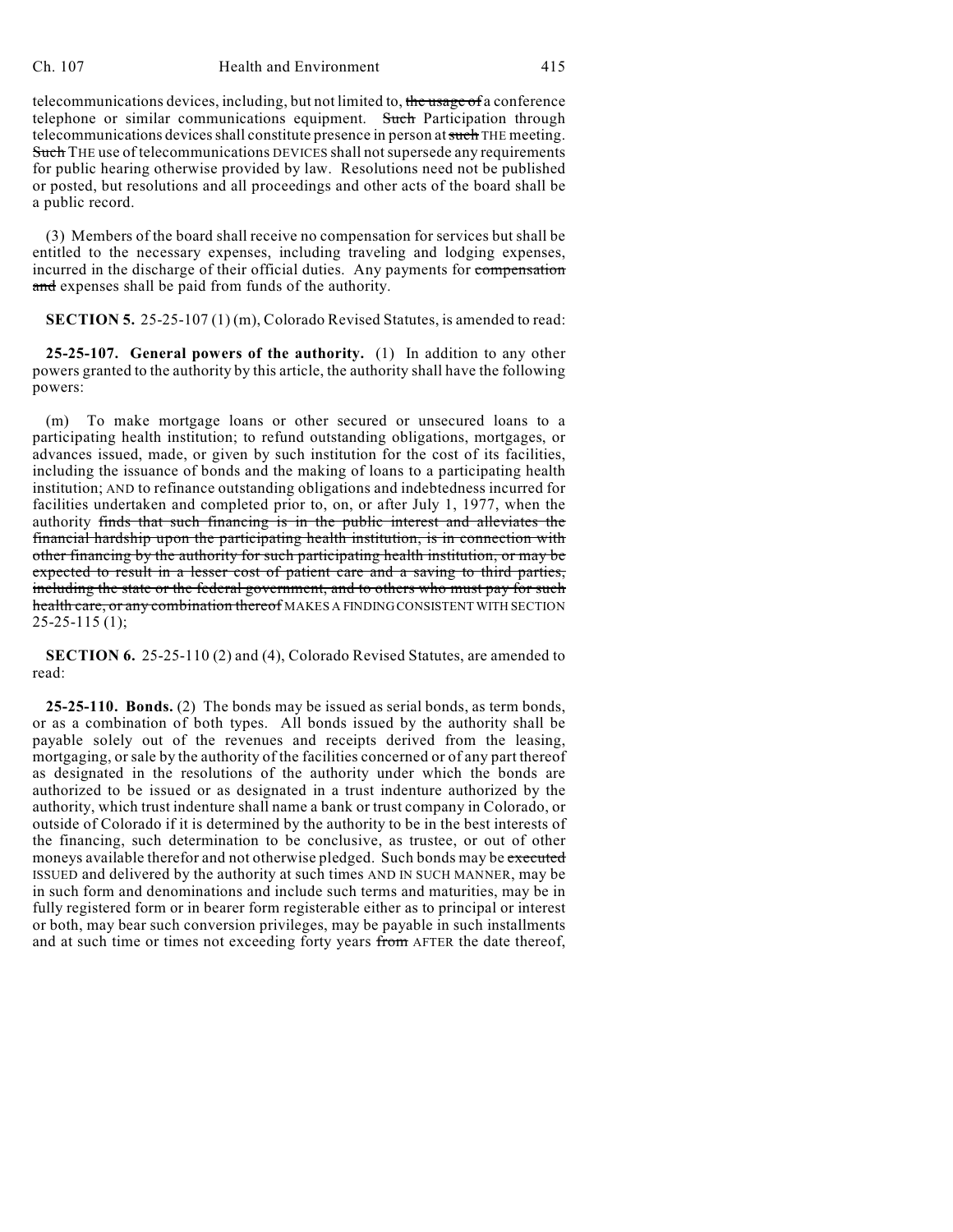416 Health and Environment Ch. 107

may be payable at such place or places whether within or without the state of Colorado, may bear interest at such rate or rates per annum as shall be determined by the authority or as shall be determined by any formula prescribed by the authority or as may be determined from time to time by a designated agent of the authority in accordance with specified standards and procedures and without regard to any interest rate limitation appearing in any other law, may be evidenced in such manner, may be executed by such officers of the authority, including the use of one or more facsimile signatures so long as at least one manual signature appears on the bonds, which manual signature may be either that of an officer of the authority or that of an officer of the trustee authenticating the same, may be in the form of coupon bonds which THAT have attached thereto interest coupons bearing the facsimile signature of an authorized officer of the authority, and may contain such provisions not inconsistent with this article, all as shall be provided in the resolutions of the authority under which the bonds are authorized to be issued or as is provided in a trust indenture authorized by the authority. Notwithstanding anything in this subsection (2) to the contrary, in the case of short-term notes or other obligations maturing not later than one year from AFTER the date of issuance thereof, the board may authorize the executive director, associate executive director, or any officer of the board to fix principal amounts, maturity dates, interest rates, and purchase prices of any particular issue of such short-term notes or obligations, subject to such limitations as to maximum term, maximum principal amount outstanding, and maximum net effective interest rates as the board shall prescribe by resolution, and such authorization shall remain effective for the period of time designated in the initial resolution regardless of whether the composition of the board changes in the interim unless sooner rescinded by the board.

(4) The bonds or notes of the authority may be sold at public or private sale for such price or prices, in such manner, and at such times as may be determined by the authority, and the authority may pay all expenses, premiums, and commissions which THAT it may deem necessary or advantageous in connection with the issuance thereof. The power to fix the date of sale of bonds and notes, to receive bids or proposals, to award and sell bonds and notes, and to take all other necessary action to sell and deliver ISSUE bonds and notes may be delegated to the executive director, associate executive director, or any officer of the board of the authority by resolution of the authority. Pending preparation of the definitive bonds, the authority may issue interim receipts or certificates, which shall be exchanged for such THE definitive bonds.

**SECTION 7.** 25-25-115, Colorado Revised Statutes, is amended to read:

**25-25-115. Procedure concerning issuance of bonds.** (1) Notwithstanding any other provisions of this article, the authority may not undertake any facility authorized by this article unless, prior to the issuance of any bonds or notes, the board finds that such THE facility will enable or assist a health institution to fulfill its obligation to provide health facilities.

(2) The bond resolution relating to any bonds or notes issued by the authority shall provide that no proceeds of any bonds or notes shall be expended for any facility until the participating health institution has provided evidence satisfactory to the authority that, if required by law, such facility has been reviewed and approved by the appropriate regional and state health planning agency and has been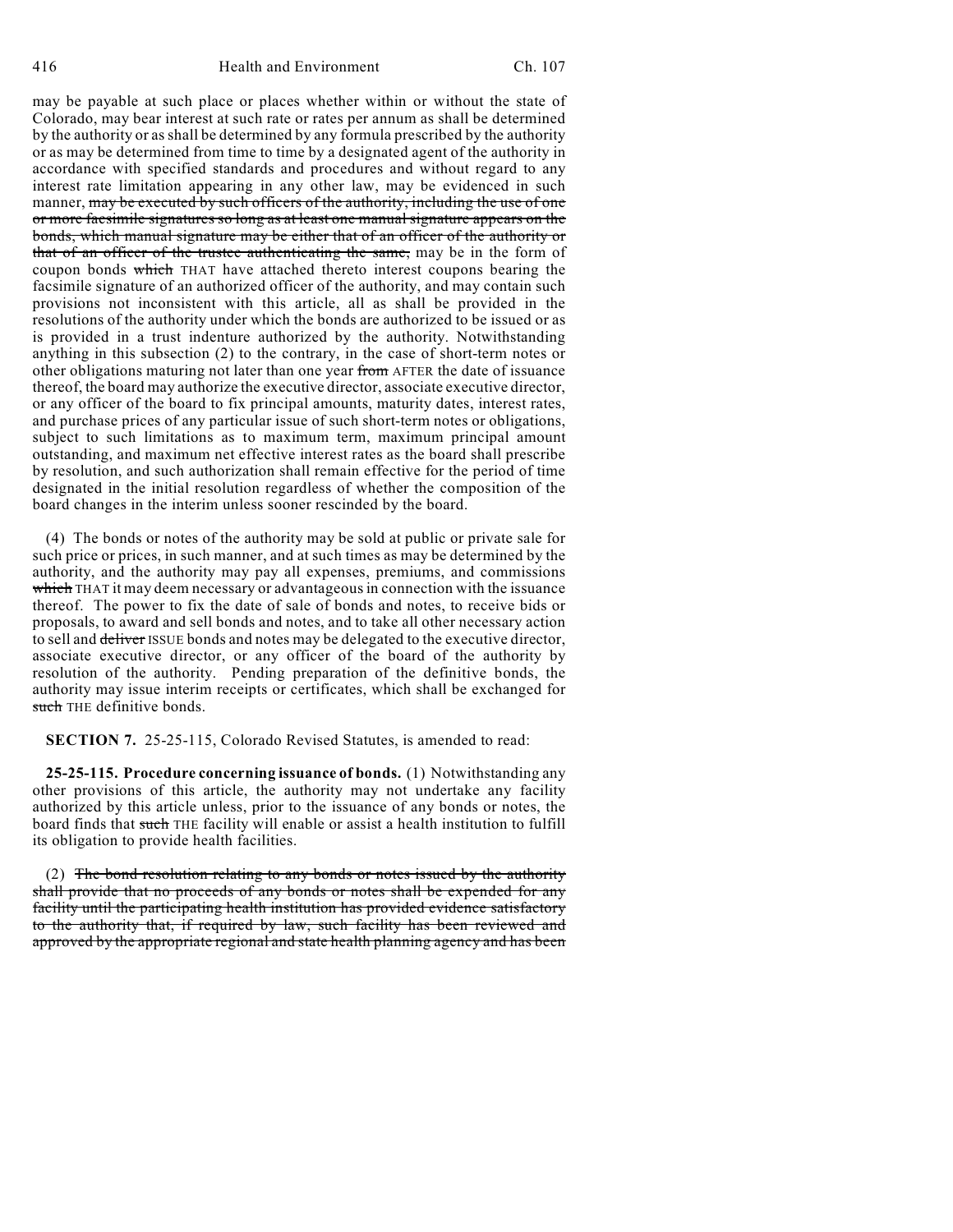#### granted the appropriate certification by such agency.

### **SECTION 8.** 25-25-116, Colorado Revised Statutes, is amended to read:

**25-25-116. Trust agreement to secure bonds.** (1) In the discretion of the authority, any bonds issued under this article may be secured by a trust agreement between the authority and a corporate trustee or trustees. which A CORPORATE TRUSTEE may be any trust company or bank having the powers of a trust company in Colorado. Such IF THE AUTHORITY DETERMINES IT TO BE IN THE BEST INTERESTS OF THE FINANCING, A TRUST COMPANY OR BANK OUTSIDE OF COLORADO MAY BE A CORPORATE TRUSTEE. THE trust agreement or the resolution providing for the issuance of such THE bonds may pledge or assign the revenues to be received or the proceeds of any contract or contracts pledged and may convey or mortgage the facilities or any portion thereof. Such OF THE FACILITIES. THE trust agreement or resolution providing for the issuance of such THE bonds may contain such provisions for protecting and enforcing the rights and remedies of the bondholders as may be THAT ARE reasonable, proper, and not in violation of law, including particularly such provisions as THAT have been specifically authorized to be included in any resolution or resolutions of the authority authorizing THE bonds. thereof.

(2) Any bank or trust company incorporated under the laws of this state which THAT may act as depository of the proceeds of bonds or of revenues or other moneys may furnish such indemnifying bonds or pledge such securities as may be required by the authority. Any such A trust agreement may set forth the rights and remedies of the bondholders and of the trustee or trustees and may restrict the individual right of action by bondholders. In addition, any such THE trust agreement or resolution may contain such other provisions as the authority may deem reasonable and proper for the security of the bondholders. All expenses incurred in carrying out such trust agreement or resolution may be treated as a part of the cost of the operation of a facility.

**SECTION 9.** The introductory portion to 25-25-120 (2) and 25-25-120 (2) (a), (2) (b), and (3), Colorado Revised Statutes, are amended to read:

**25-25-120. Fees.** (2) An initial planning service fee in an amount determined by the authority shall be paid to the authority by each health institution that applies for financial assistance to provide for its facilities. Such initial planning service fees shall be included in the cost of the facilities to be financed and shall not be refundable by the authority, whether or not any such application is approved, or, if approved, whether or not such financial assistance is accomplished. In addition to such initial fee, an annual planning service fee shall be paid to the authority by each participating health institution in an amount determined by the authority. Such fees shall be paid on said dates or in installments as may be satisfactory to the authority. Such fees may be used for:

(a) Necessary expenses to determine the need of facilities in the area concerned, and, to that end, the authority may utilize recognized voluntary and official health planning organizations and agencies at local, regional, and state levels as well as the state agencies having health planning responsibilities;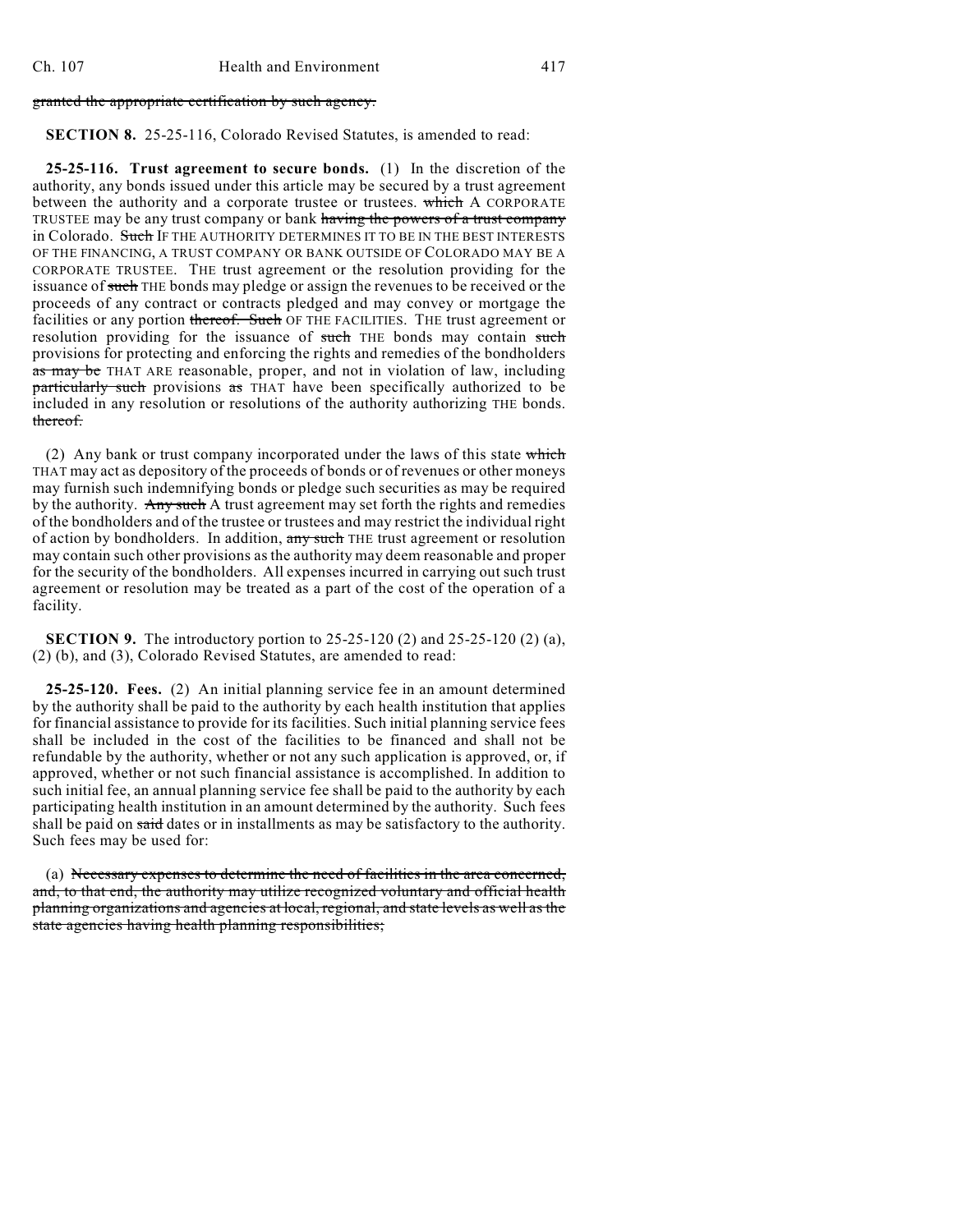418 Health and Environment Ch. 107

(b) Necessary administrative AND OPERATING expenses; and

(3) In addition, the authority may for a negotiated fee, retain the services of any other public or private person, firm, partnership, association, or corporation for the furnishing of TO FURNISH services and data for use TO BE USED by the authority in determining the need and location FINANCIAL FEASIBILITY of any such facilities for which application is being made or for such other services or surveys as the authority deems necessary to carry out the purposes of this article. THE AUTHORITY MAY NEGOTIATE THE FEE TO BE PAID TO A PERSON OR ENTITY THAT PROVIDES THESE SERVICES TO THE AUTHORITY.

**SECTION 10.** 25-25-122, Colorado Revised Statutes, is amended to read:

**25-25-122. Investment of funds.** (1) The authority may invest the proceeds from the sale of a series of bonds or any funds related to the series in such securities and other investments whether or not any such investment or reinvestment is authorized under any other law of this state, as may be provided in the proceedings under which the series of bonds are authorized to be issued, including but WHETHER OR NOT THE INVESTMENT OR REINVESTMENT IS AUTHORIZED UNDER ANY OTHER PROVISION OF LAW. SUCH INVESTMENT OR REINVESTMENT MAY INCLUDE, BUT IS not limited to, the following:

(a) Bonds or other obligations of the United States;

(b) Bonds or other obligations, the payment of the principal and interest of which is unconditionally guaranteed by the United States;

(c) Obligations issued or guaranteed as to principal and interest by any agency or person controlled or supervised by and acting as an instrumentality of the United States pursuant to authority granted by the congress of the United States;

(d) Obligations issued or guaranteed by any state of the United States or any political subdivision of any such state;

- (e) Prime commercial paper;
- (f) Prime finance company paper;

(g) Bankers acceptances drawn on and accepted by commercial banks;

(h) Repurchase agreements fully secured by obligations issued or guaranteed as to principal and interest by the United States or by any person controlled or supervised by and acting as an instrumentality of the United States pursuant to authority granted by THE congress of the United States;  $\sigma$ 

(i) Certificates of deposit or time deposits issued by commercial banks or savings and loan associations that are insured by the federal deposit insurance corporation or its successor; OR

(j) SUCH OTHER SECURITIES AND INVESTMENTS AS MAY BE AUTHORIZED BY RESOLUTION OF THE BOARD IF SUCH SECURITIES AND INVESTMENTS ARE RATED